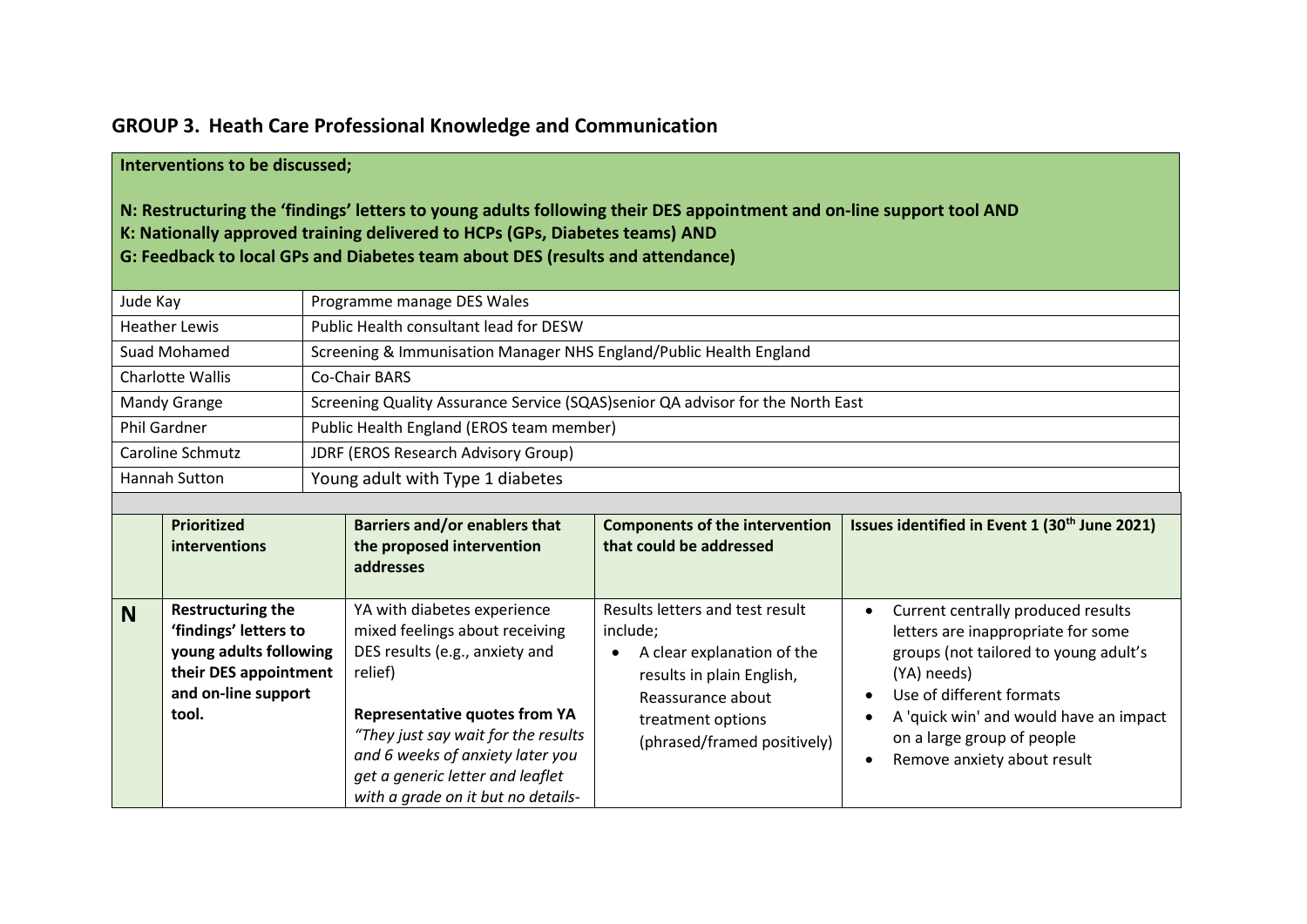|   |                                                                                              | fine it's background but is it<br>better/worse what is going on<br>with my eyes?! "<br>"I was notified that I had some<br>eye damage- but it didn't need to<br>be treated at this point- no one<br>contacted me or explained the<br>letter."                                                                   | Contact details so that YAs<br>$\bullet$<br>can discuss their results<br>with someone appropriate<br>Online educational material<br>(e.g., text, graphics, short videos)<br>to provide an explanation of the<br>findings and advice given with<br>FAQs.                                                                                                                                                                                                             | Web links from letter to more<br>information should people want it<br>(linked via QR code)<br>Website better than leaflets particularly<br>$\bullet$<br>for YA (relates also to intervention A)<br>'This is an excellent idea, an<br>improvement on the letter would be<br>great. More information on next steps,<br>what the results mean and what they<br>don't! Some people believe once they<br>have retinopathy that's it! '<br>Could be linked to online<br>description/leaflet explaining the result<br><b>CHALLENGES</b><br>YA don't read letters |
|---|----------------------------------------------------------------------------------------------|----------------------------------------------------------------------------------------------------------------------------------------------------------------------------------------------------------------------------------------------------------------------------------------------------------------|---------------------------------------------------------------------------------------------------------------------------------------------------------------------------------------------------------------------------------------------------------------------------------------------------------------------------------------------------------------------------------------------------------------------------------------------------------------------|-----------------------------------------------------------------------------------------------------------------------------------------------------------------------------------------------------------------------------------------------------------------------------------------------------------------------------------------------------------------------------------------------------------------------------------------------------------------------------------------------------------------------------------------------------------|
| K | <b>Nationally approved</b><br>training delivered to<br><b>HCPs (GPs, Diabetes</b><br>teams). | YA with diabetes;<br>believes there is a lack<br>of knowledge about<br>diabetes and DES<br>amongst the public and<br><b>HCPs</b><br>finds information about<br>potential complications<br>of diabetes, from HCPs,<br>frightening<br>Poor communication by HCPs has<br>a negative impact on YA with<br>diabetes | Training could include;<br>Actions HCPs can take to<br>$\bullet$<br>support, encourage and<br>enable young adults to<br>attend DES e.g., how to raise<br>the issue of DES and check<br>screening attendance in a<br>non-judgmental way, how to<br>facilitate referrals and access<br>to convenient DES services,<br>how to provide reassurance<br>and address concerns around<br>DR, complications/sight loss,<br>and DES, reinforcing the<br>benefits of screening | Encompasses tailored communication<br>(intervention L)<br>Need training to explain results<br>$\bullet$<br>Teach people what words to use'<br>Promotion of 'Language matters'<br>$\bullet$<br>document produced by PHE (maybe<br>linked to intervention O) and tailored to<br>eye screening<br>Diabetes Australia version more detailed<br>$\bullet$<br>gives direct examples<br>Nationally accredited programme but<br>$\bullet$<br>delivery and content adapted for specific<br>needs                                                                   |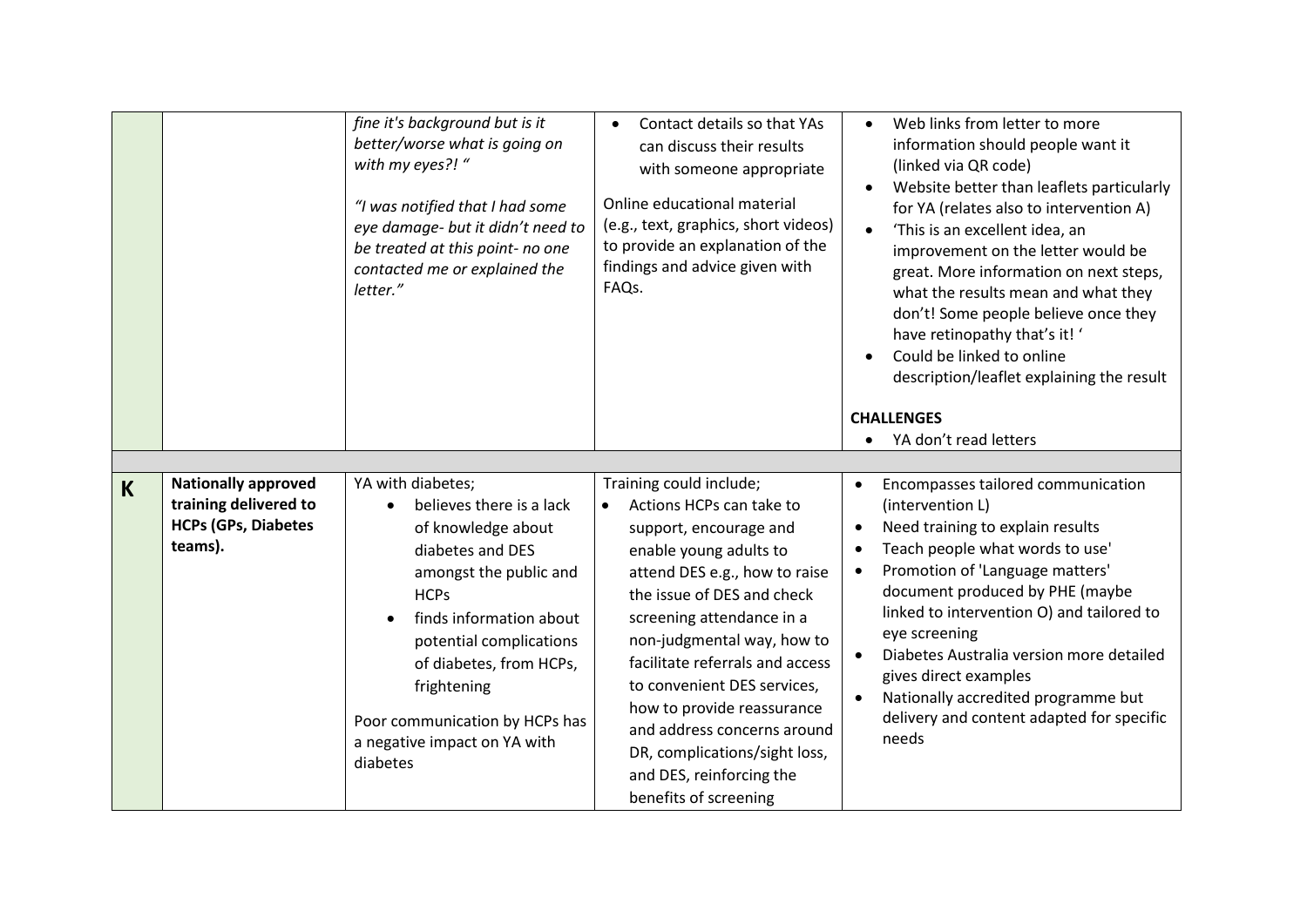|  | <b>Representative quotes from YA</b><br>"To be honest I find it kind of<br>pointless as my Opticians<br>maintains a better, easier access<br>for support and help if I feel there<br>is a problem, also they explain<br>the results the doctors at the<br>screen don't tell me anything."<br>"[] you don't need someone<br>saying like you're doing a shit<br>job. What you need is [] you<br>need someone to explain to you,<br>OK, this is what we found, or this<br>is what potentially could happen.<br>These are the options, don't<br>worry about it, do you know<br>what I mean?"<br>"When I got told I had the<br>macular oedema thing my GP<br>was like, you're a bit young to<br>have any diabetic complications,<br>and it's like, well I have been<br>diabetic 20 years, that's the<br>same as someone getting it when<br>they're 40 and seeing<br>complications when they're 60,<br>it's just, yeah. So, I think there's<br>a bit of a gap where even<br>medical professionals don't really<br>think about what they're saying<br>sometimes." | $\bullet$<br>$\bullet$<br>$\bullet$ | Videos demonstrating a HCP<br>speaking to a YA with<br>diabetes and practice/role<br>playing different<br>communication styles.<br>A testimonial from a YA<br>describing how negative<br>communication impacted<br>them<br><b>Educational material</b><br>adjusted for different age<br>groups | $\bullet$<br>$\bullet$<br>$\bullet$<br>$\bullet$<br>$\bullet$<br>$\bullet$ | <b>Number of diabetes Masters</b><br>programmes available e.g., Warwick,<br>Leicester, Swansea, KCL<br>I have mainly very bad experiences with<br>HCP when talking about these things and<br>those conversations stick with you for a<br>long time and keep your in fear.<br>In the past I have felt that I haven't been<br>listened to in appointments, some of my<br>thoughts have been disregarded and<br>made to feel irrelevant'<br>Responding to needs as an individual<br>would help YA to attend their<br>appointments<br><b>CHALLENGES</b><br>Taking DES out of other aspects of<br>diabetes care has deskilled GPs and<br>diabetologists (knowledge gap)<br>Perceived lack of knowledge of general<br>diabetes clinic staff regarding diabetic<br>eye disease/screening and unable to<br>answer questions<br>Before we can think about how to<br>improve education/ training for HCPs we<br>need to know how what type of<br>education/ training they receive. |
|--|------------------------------------------------------------------------------------------------------------------------------------------------------------------------------------------------------------------------------------------------------------------------------------------------------------------------------------------------------------------------------------------------------------------------------------------------------------------------------------------------------------------------------------------------------------------------------------------------------------------------------------------------------------------------------------------------------------------------------------------------------------------------------------------------------------------------------------------------------------------------------------------------------------------------------------------------------------------------------------------------------------------------------------------------------------|-------------------------------------|------------------------------------------------------------------------------------------------------------------------------------------------------------------------------------------------------------------------------------------------------------------------------------------------|----------------------------------------------------------------------------|--------------------------------------------------------------------------------------------------------------------------------------------------------------------------------------------------------------------------------------------------------------------------------------------------------------------------------------------------------------------------------------------------------------------------------------------------------------------------------------------------------------------------------------------------------------------------------------------------------------------------------------------------------------------------------------------------------------------------------------------------------------------------------------------------------------------------------------------------------------------------------------------------------------------------------------------------------------------------|
|--|------------------------------------------------------------------------------------------------------------------------------------------------------------------------------------------------------------------------------------------------------------------------------------------------------------------------------------------------------------------------------------------------------------------------------------------------------------------------------------------------------------------------------------------------------------------------------------------------------------------------------------------------------------------------------------------------------------------------------------------------------------------------------------------------------------------------------------------------------------------------------------------------------------------------------------------------------------------------------------------------------------------------------------------------------------|-------------------------------------|------------------------------------------------------------------------------------------------------------------------------------------------------------------------------------------------------------------------------------------------------------------------------------------------|----------------------------------------------------------------------------|--------------------------------------------------------------------------------------------------------------------------------------------------------------------------------------------------------------------------------------------------------------------------------------------------------------------------------------------------------------------------------------------------------------------------------------------------------------------------------------------------------------------------------------------------------------------------------------------------------------------------------------------------------------------------------------------------------------------------------------------------------------------------------------------------------------------------------------------------------------------------------------------------------------------------------------------------------------------------|